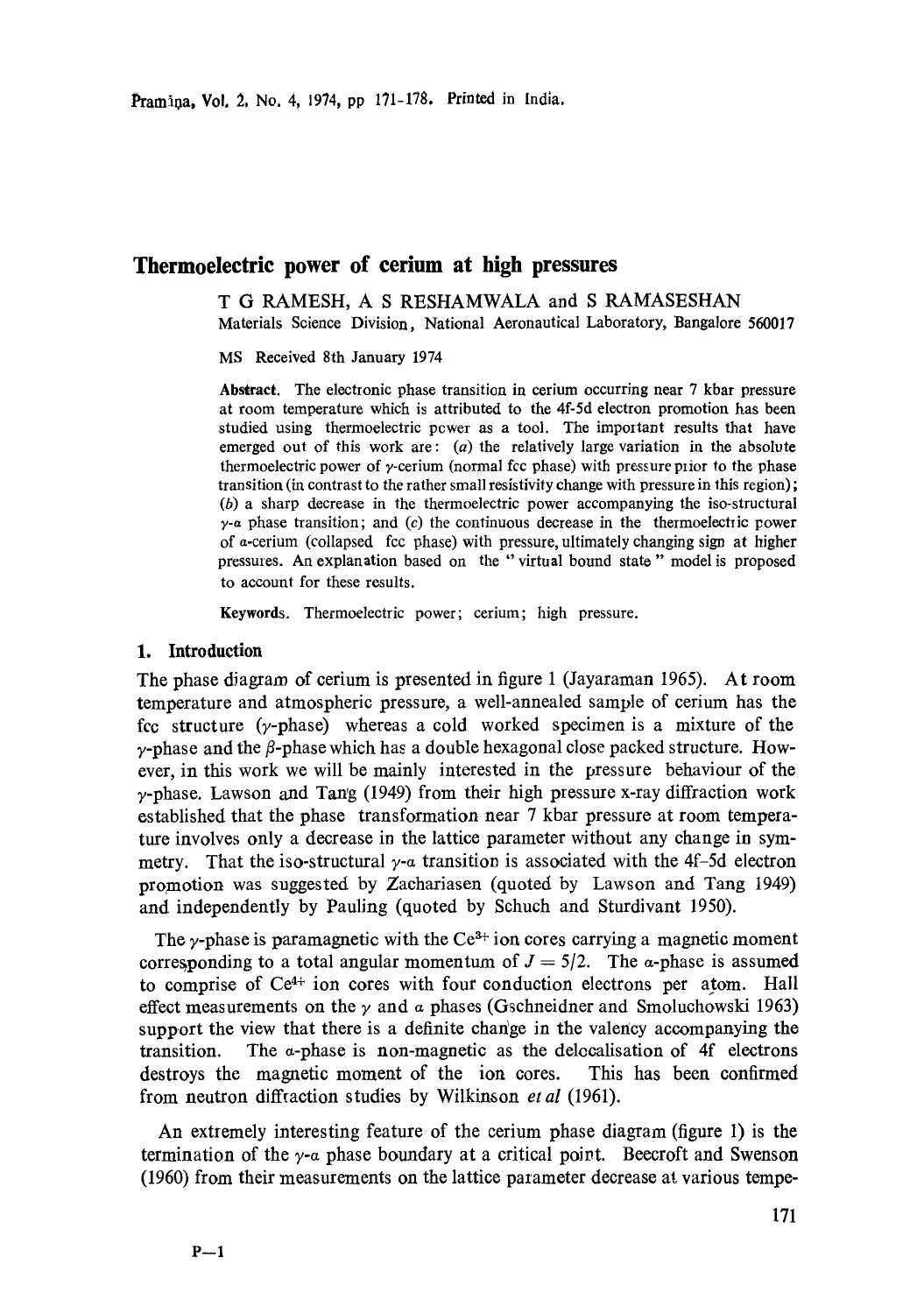

**Figure** 1. Phase diagram of cerium (Jayaraman 1965).

ratures suggested that the discontinuity should disappear near 20 kbar pressure and 630 K. Jayaraman (1965) confirmed this and from his studies on the resistivity variation of cerium with pressure at various temperatures established the existence of a critical point for the  $\gamma$ -a transition at about 550 K and 17.5 kbar pressure.

On the theoretical side Blandin *et al* (1965) have discussed the problem of the stability of the magnetic moments at high pressures. Their theory based on the "virtual bound state" model of Friedel (1956) or the equivalent "localised magnetic states" description of Anderson (1961) could account for the main features of the phase transition. Raminez and Falicov (1971) have proposed an alternative mechanism wherein the Coulomb repulsion between the localised 4f electrons and the conduction electrons derived from the 6s-5d band is taken to be the driving force for the phase transition. Recently Alascio *et al* (1973) have extended the Ramirez-Falicov theory to include the effects associated with the hybridization of the localized 4f states with the conduction band. Their model could account for the Curie behaviour observed in the  $\gamma$ -phase and also for the magnitudes of the electronic specific heat, magnetic susceptibility and fractional valency of the a-phase.

The object of this paper is to report some new data on the variation of the absolute thermoelectric power of cerium with pressure. We present here our experimental results up to 20 kbar pressure in the temperature range  $20-100$  °C. It is shown that these results can be accounted on the basis of the '" virtual bound state" model of Friedel (1956).

## **2. Experimental**

A teflon cell technique for the measurement of the absolute thermoelectric power of solid and liquid metals in the temperature range 0-250 ° C and up to 40 kbar pressure has been developed by Reshamwala and Ramesh (1974). The main features of this technique are (a) generation of truly hydrostatic pressure on the sample,  $(b)$  creation of a steady temperature gradient along the length of the sample, and  $(c)$  easy adaptability to solid or liquid metals.

Figure 2 presents the geometry of the thermo-power cell used in the present experiment. The specimen in bar form was pierced into the centre of a teflon disc and the assembly is inserted into a teflon cell container filled with silicone fluid. The teflon cell container, when used in conjunction with a piston cylinder device,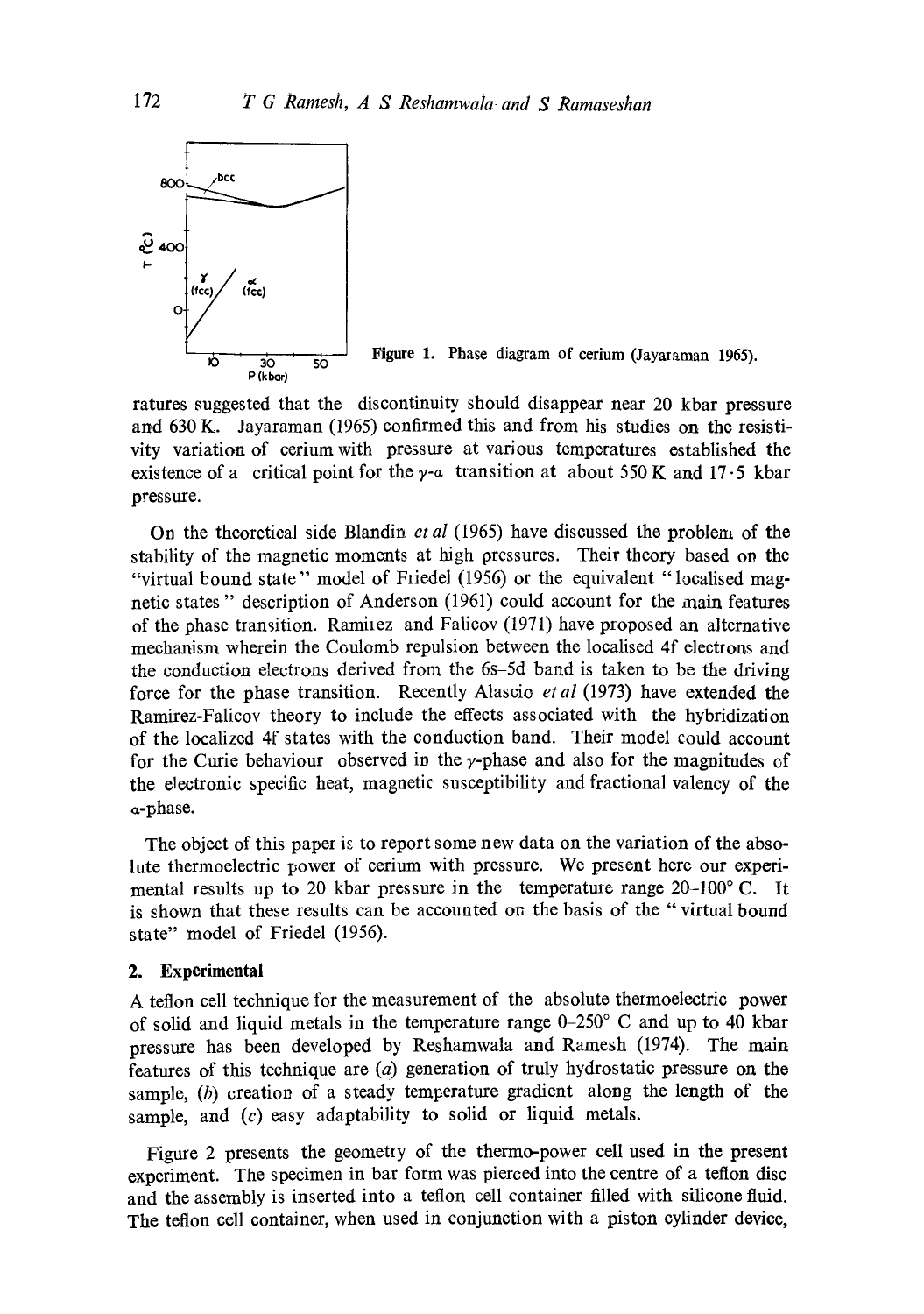

acts as a pressure chamber where pressure is generated *in sin;* by the advancing piston. The teflon disc effectively partitions the pressure chamber for the purpose of establishing a steady temperature gradient along the sample length by minimising convection mixing of the silicone fluid. The two compartments of the teflor, cell container were heated differentially by two heaters of different resistances connected in parallel. It is also possible to operate the two heaters independently if required. This design cf the thermo-power cell allows one to maintain temperature gradients from  $0.5^{\circ}$  to  $10^{\circ}$  C along the length of the specimen. Two sets of thermocouple probes, namely chromel-alumel and molybdenum-tungsten wires, were used in the present experiment. The thermocouple wires were either spot welded or crimpled on to the sample. These wires are taken out from the high pressure to the atmospheric pressure region using a procedure described by Jayaraman *et al* (1967).

The experimental method of measuring the thermo-power at high pressures has been discussed earlier (Reshamwala and Ramesh 1974). Briefly, the method consists in measuring the Seebeck e.m.f.  $\triangle E$  developed in a thermocouple circuit consisting of the specimen and one of the thermocouple probes, say chromel, when a temperature gradient  $\Delta T$  is maintained between the ends of the specimen. The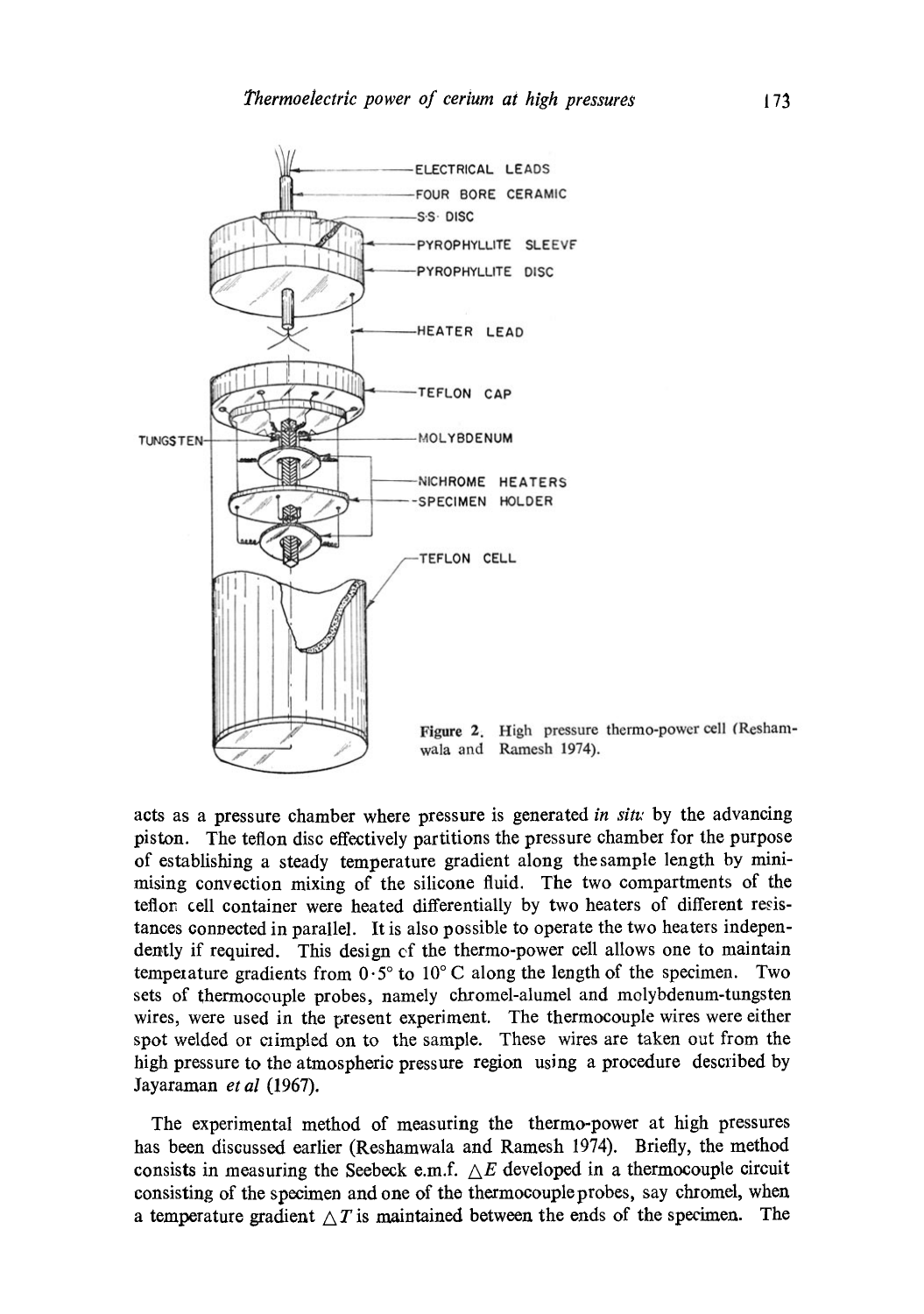174 *T G Ramesh, A S Reshamwala and S Ramaseshan* 

absolute thermo-power of cerium,  $Q_{ce}$ , is given by the relation

$$
Q_{\text{chromel}} - Q_{\text{cerium}} = \Delta E / \Delta T. \tag{1}
$$

The temperature difference  $\Delta T$  can be measured accurately using the relation

$$
\triangle T = \frac{\triangle E_{\text{chromel-corium}} - \triangle E_{\text{Alumel-corium}}}{Q_{\text{chromel}} - Q_{\text{Alumel}}}
$$
(2)

The pressure effect on the chromel-alumel thermocouple is small (Bundy 1961) and hence is not corrected for in this work. However the effect of pressure on molybdenum-tungsten couple is considerable and has been taken into account using the data of Reshamwala and Ramesh (1974).

The thermoelectric voltages given in equations (1) and (2) were measured using a de nanovoltmeter (Keithley Instruments Model 140). The measurements were taken under isobaric conditions at various temperatures of the specimen. The cerium metal used in these experiments was of high purity obtained from Research Chemicals, Inc (USA). In view of the possibility of both the  $\gamma$  (fcc) and  $\beta$  (dhcp) phases being present, the structure of the starting material was checked. X-ray diffractometer record confirmed that the starting material was completely  $\gamma$ -phase (fcc).

## **3. Results**

Figure 3 presents the therme-power variation with temperature at various pressures. The data points on these graphs were obtained using two different thermocouple probes, namely, chromel-alumel and molybdenum-tungsten wires. The



Figure 3. Variation of the thermo-power of cerium with temperature in the  $\gamma$  and a-phases.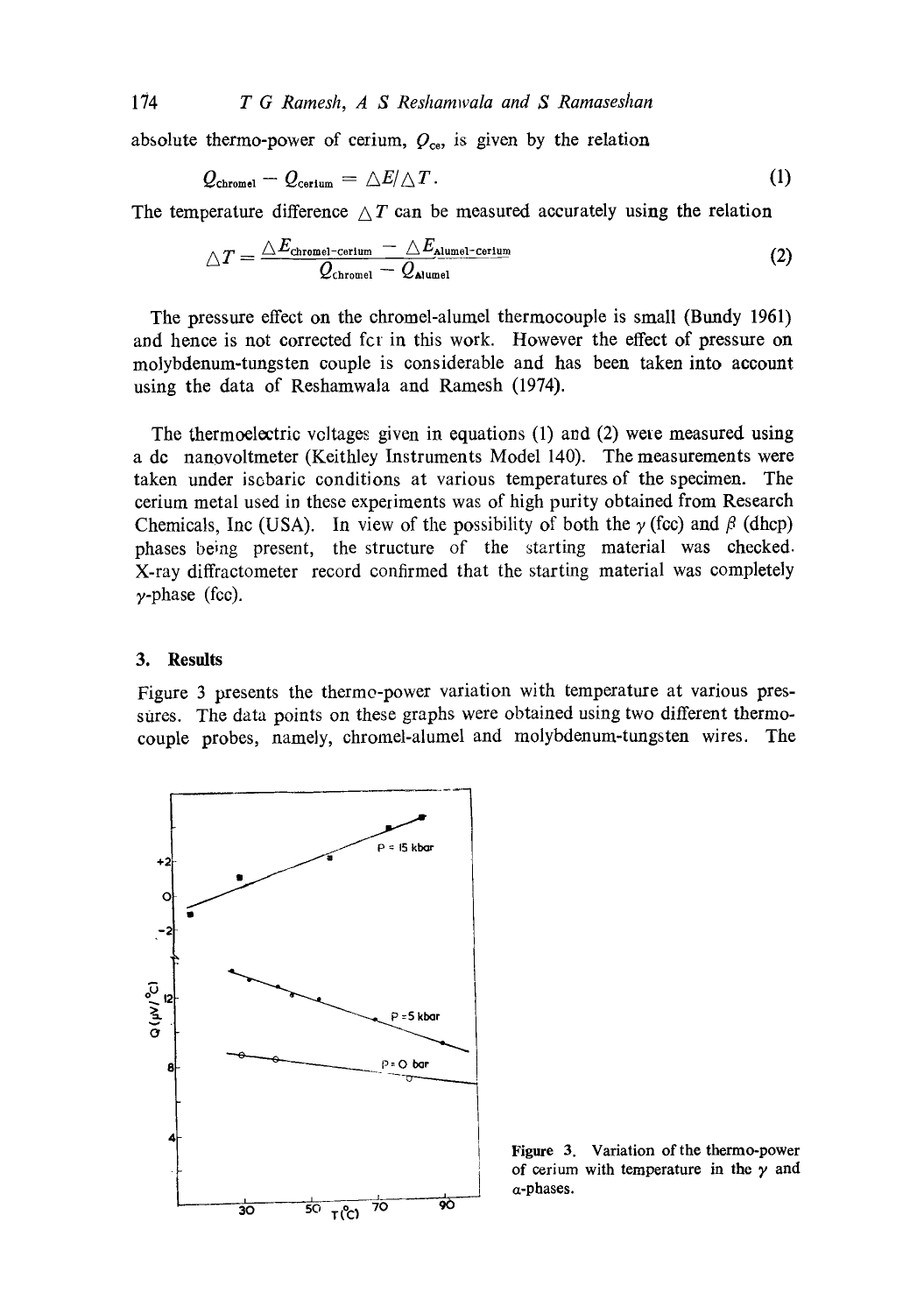

Figure 4. Thermoelectric power *versus*  pressure graph for cerium metal at 30°C.  $\bullet$  – Data points obtained using molybdenum-tungsten thermocouple.  $\circ$  -Data points obtained using chromel-alumel thermocouple.

experimental results in the  $\alpha$ -phase region and at high pressures were derived mostly using the  $Mo - W$  thermocouple. This was necessitated by the much smaller magnitude of  $Q_{\text{ce}}$  ( $\sim 0.5 \mu \text{V}/^{\circ}\text{C}$ ) as compared with either  $Q_{\text{chromel}}$  ( $\sim +22 \mu \text{V}/^{\circ}\text{C}$ ) or  $Q_{\text{alumel}} (\sim -18 \,\mu\text{V}/^{\circ}\text{C})$ . In the y-phase region,  $(dQ/dT)_{\text{P}}$  is negative and its magnitude becomes larger at higher pressures. It is interesting that in the a-phase,  $(dQ/dT)_P$  changes sign. Further  $Q_{c0}$  also changes sign from positive to negative values at lower temperatures.

Figure 4 shows the behaviour of the thermoelectric power of cerium as a function of pressure at constant mean temperature of  $30^{\circ}$  C. The salient features of the experimental curve are briefly summarised below:

(i) In the  $\gamma$ -phase region, the pressure variation of the thermoelectric power is rather large leading to a cusp-like behaviour prior to the phase transition. This remarkable variation in the thermoelectric power from nearly  $7 \mu V$ <sup>o</sup>C at atmospheric pressure to about 20  $\mu$ V/° C near the phase transition is in sharp contrast with the resistivity variation in the same region (Jayaraman 1965).

(ii) The first order  $\gamma$ -a phase transition associated with the delocalisation of 4f electrons manifests as a sharp decrease in the magnitude of the thermoelectric power of cerium.

(iii) In the a-phase region, there is a continuous decrease in the magnitude of the thermoelectric power with pressure leading to a change of sign at higher pressures. The pressure coefficient of thermoelectric power in this region is of the order of  $-(0.27) \mu$ V/° C kbar. The inset in figure 4 containing the pressure behaviour in the a-phase suggests that near 40 kbar pressure the value for  $Q_{\text{ce}}$  would be of the order of  $-1 \mu V$  ° C at 30° C,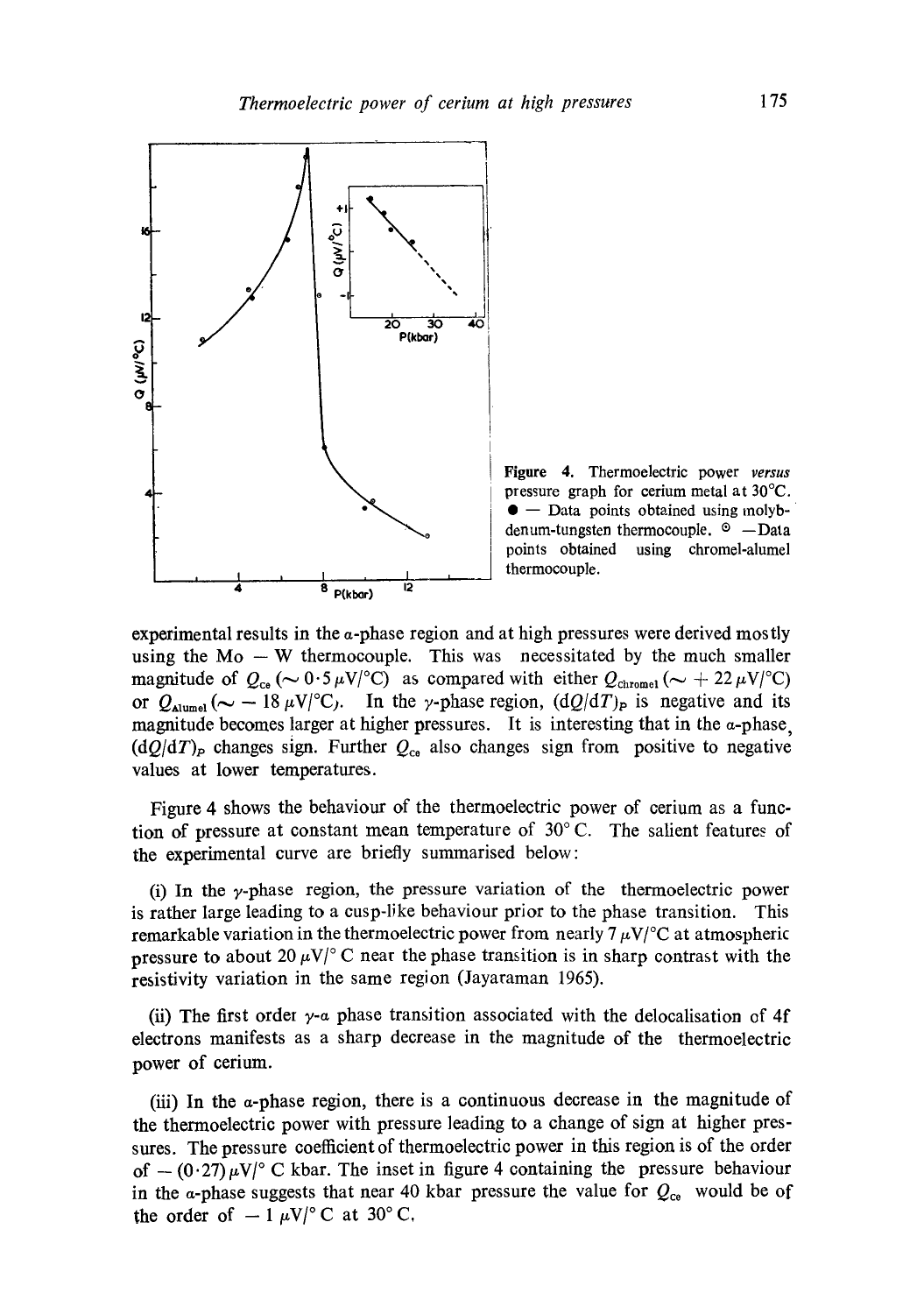# **4. Discussion**

The electron diffusion thermoelectric power is given, quite generally, by the expression (McDonald 1962)

$$
Q = -\frac{\pi^2 k^2 T}{3e} \left[ \frac{\mathrm{d}}{\mathrm{d}E} \log n \left( E \right) + \frac{\mathrm{d}}{\mathrm{d}E} \log v^2 \left( E \right) + \frac{\mathrm{d}}{\mathrm{d}E} \log \tau \left( E \right) \right]_{E_{\mathrm{F}}} \tag{3}
$$

Here e is the absolute magnitude of the elementary charge.  $\tau(E)$  and  $n(E)$  represent the relaxation time and the density of states evaluated at energy  $E$  respectively.

The pressure behaviour of the thermoelectric power of cerium metal can be understood on the basis of the Friedel-Anderson model (Friedel 1956, Anderson 1961) for localised magnetic states in metals. According to the model developed for  $\gamma$ -cerium, the six-fold degenerate 4f level ( $J = 5/2$ ) is split by the intra-atomic Coulomb interaction and exchange such that one state lies belov~ and the other five are above the Fermi level. The effect of pressure is to move the lower occupied 4f level towards the Fermi level and at the  $\gamma$ -a phase transition, this level shifts abruptly to a position above the Fermi level. Thus in the  $\alpha$ -phase all the six sublevels of the  $J = 5/2$  state are above the Fermi level.

The thermoelectric power of  $\gamma$ -cerium even at atmospheric pressure is relatively large and positive of the order of  $+7 \mu V$ <sup>o</sup>C as compared with the value for the other rare earth metals which is of the order of  $-2 \mu V$ <sup>o</sup>C at 300 K (Born *et al*) 1961). This, we believe, is related to the proximity of the 4f state relative to the Fermi energy. The existence of a resonant state overlapping with the conduction band and lying just below the Fermi level has the effect of contributing an extra density of states at the Fermi level in addition to the regular band structure associated with the 6s-5d band. This extra density of states factor is given by the expression (Blandin *et al* 1965)

$$
\rho_t(E) = \frac{1}{\pi} \frac{\triangle}{(E - E_t)^2 + \triangle^2} \tag{4}
$$

where  $\triangle$  represents the width of the virtual level and  $E_t$  corresponds to the renormalised energy of the 4f state lying below the Fermi level. It is clear from equations (3) and (4) that the virtual 4f level makes a contribution to the thermoelectric power which is proportional to  $\left[\frac{d \rho_t(E)}{dE}\right]_{E_x}$ 

where

$$
\left[\frac{\mathrm{d}\rho_{\mathbf{t}}(E)}{\mathrm{d}E}\right]_{E_{\mathbf{F}}} = -\frac{2}{\pi} \frac{\triangle (E_{\mathbf{F}} - E_{\mathbf{t}})}{[(E_{\mathbf{F}} - E_{\mathbf{t}})^2 + \triangle^2]^2}
$$
(5)

The level width  $\triangle$  is extremely small and is estimated from various studied to be around 10<sup>-2</sup> eV (Huber and Maple 1970). Assuming  $E_{\rm F}-E_{\rm f}\gg \triangle$ , we have

$$
\left[\frac{d\rho_{\mathbf{r}}(E)}{dE}\right]_{E_{\mathbf{r}}} \simeq -\frac{2}{\pi} \frac{\triangle}{(E_{\mathbf{r}} - E_{\mathbf{r}})^3} \tag{6}
$$

The contribution to the thermoelectric power due to the presence of the virtual level is given by

$$
Q' \simeq \frac{2\pi k^2 T}{3e} \cdot \frac{1}{n(E)} \cdot \frac{\triangle}{(E_{\mathbf{r}} - E_{\mathbf{t}})^3}
$$
(7)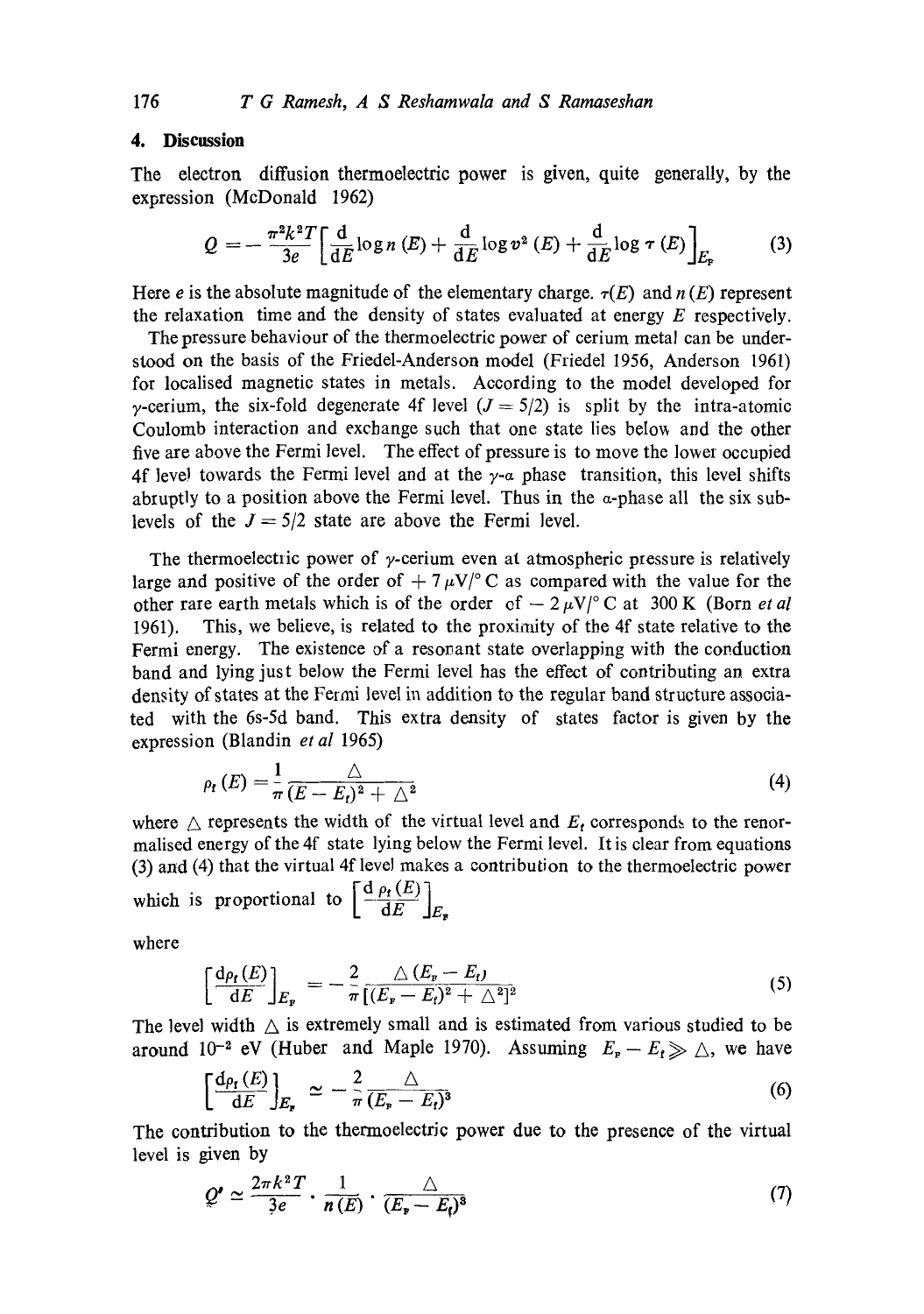We note here that  $Q'$  is very sensitive to the position of the 4f state relative to the Fermi level and can even change sign. For  $E_r - E_t \sim 0.2$  eV and  $n(E) \sim 2$ states/eV per atom, one gets  $Q' \sim +4 \mu V$ °C. When  $E<sub>F</sub> - E<sub>t</sub> \sim 0.1$  eV, the magnitude of Q' is large of the order of  $+ 20 \mu V$ ° C.

The pressure variation of the thermoelectric power of  $\gamma$ -cerium with regard to both magnitude and sign finds an explanation on the basis of the relation (7). In the entire  $\gamma$ -phase region of the phase diagram (figure 1),  $(E_{\rm s} - E_{\rm t})$  is positive so that  $Q'$  is positive and its magnitude becomes large with increasing pressure. The contribution to the thermoelectric power from the regular band structure of the 6s-5d band can be either positive or negative depending on the energy dependence of the electron relaxation time and the normal density of states at the Fermi level. We assume that as far as the pressure variation is concerned, the major contribution to the thermoelectric power comes from the  $Q'$  term. Due to lack of experimental data on the variation of the parameter  $(E_F - E_t)$  with pres'sure, it is not possible to make a quantitative prediction of the thermoelectric bebaviour of cerium under pressure. However, the large variation observed in the thermopower of  $\gamma$ -cerium especially as the transition pressure is approached can be understood as arising due to the increasing contribution of  $Q'$  towards the thermoelectric power.

The drastic decrease in the thermo-power accompanying the phase transition at 7 kbar pressure is mainly due to the delocalisation of the 4f electrons resulting in an enhancement of the conduction electron concentration. According to Thomson's point of view (McDonald 1962), the thermoelectric power can be thought of, crudely, as the electronic specific heat per conduction electron. Although the electronic specific heat constant in the  $\alpha$ -phase is large due to the enhanced density of states at the Fermi level (Gschneidner 1965) this effect is masked by the additional contribution of nearly an electron per Ce atom to the conduction band.

The progressive decrease in the magnitude of  $Q_{ce}$  with pressure in the  $\alpha$ -phase region can be explained by assuming that all the six sublevels of the 4f state, although they are located above the Fermi level, can still influence the transport properties. Based on a considerable amount of experimental evidence like the Hall effect measurements on  $\gamma$  and  $\alpha$ -cerium (Gschneidner 1965) and the magnetic susceptibility measurements at high pressures (MacPherson et al 1971), a view that acerium is not really a four-valent metal has emerged. It is estimated that, on the average, about  $0.3$  electrons per Ce atom retain f character in the  $\alpha$ -phase close to the phase transition. The effect of increasing pressure is to reduce this  $f$  character so that only near 40-50 kbar region cerium can be considered to be a true four-valent metal. We propose that the progressive decrease in the thermoelectric power of a-cerium leading to a change of sign near 20 kbar pressure as additional evidence in support of the fractional valency model for  $\alpha$ -cerium described above. It may also be noted that in the entire  $\alpha$ -phase region the contribution  $Q'$  is negative and accounts, qualitatively, for the change of sign in the thermo-power observed near 20 kbar pressure.

### **5. Conclusions**

The thermoelectric behaviour of cerium metal has been studied in the temperature range 20-100°C and up to 25 kbar pressure. The main features of the experi